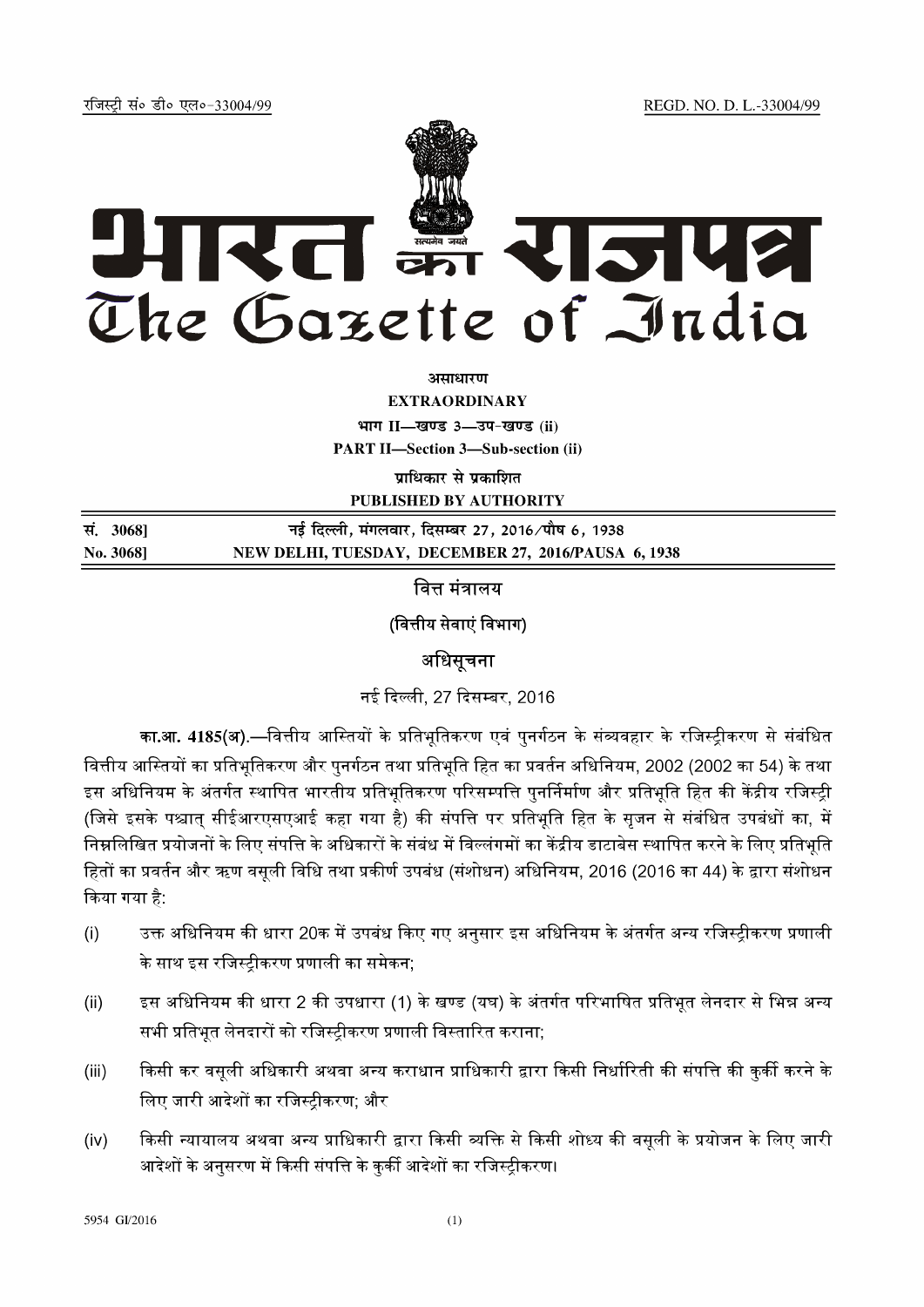और जबकि अधिनियम की धारा 20ख केंद्रीय सरकार को सीईआरएसएआई के स्थापन, प्रचालनों तथा विनियमन से संबंधित अपनी शक्तियों तथा कृत्यों को रिजर्व बैंक को प्रत्यायोजित करने की शक्ति प्रदान करती है और केंद्रीय सरकार ने इन शक्तियों को रिजर्व बैंक को प्रत्यायोजित करने का विनिश्चय किया है।

अत: अब केंद्रीय सरकार अधिनियम की धारा 20ख द्वारा प्रदत्त शक्तियों का प्रयोग करते हुए उक्त अधिनियम की धारा 20 के खण्ड (ग) से खण्ड (छ) के अंतर्गत विहित नियमों के साथ पठित अध्याय 4 के उपबंधों के अंतर्गत अपनी शक्तियों तथा कृत्यों के निम्नलिखित निबंधनों एवं शर्तों के अध्यधीन रिजर्व बैंक को प्रत्यायोजित करती है:

- (क) रिजर्व बैंक रजिस्टीकरण प्रणाली का प्रचालन करने के लिए आवश्यक समझे जाने वाले उपाय करने और अधिनियम के उपबंधों को कार्यान्वित करने के प्रयोजन हेतु प्रणाली में उपांतरण अथवा परिवर्तन करने के लिए सीईआरएसएआई को निदेश दे सकेगा;
- (ख) रिजर्व बैंक कंप्युटर प्रौद्योगिकी तथा ऐसे अन्य क्षेत्रों, जिन्हें अधिनियम की धारा 21 की उपधारा (2) के अंतर्गत आवश्यक माना जाए, में विशेषज्ञता रखने वाले अपने अधिकारियों को नियुक्त कर सकेगा;
- (ग) रजिस्ट्रीकरण की फीस में उपांतरण का कोई प्रस्ताव अधिसूचना जारी करने हेतु केंद्रीय सरकार को निर्दिष्ट किया जाएगा।
- (घ) रिजर्व बैंक सीईआरएसएआई के कार्यकरण और अधिनियम के उपबंधों के कार्यान्वयन में हुई प्रगति के संबंध में छमाही रिपोर्ट प्रस्तुत करेगा।
- (ड.) रिजर्व बैंक के पास सीईआरएसएआई और सीईआरएसएआई द्वारा प्रदत्त सेवाएं प्राप्त करने वाले सभी व्यक्तियों को ऐसे निदेश और दिशानिर्देश जारी करने की शक्तियां होंगी, जिन्हें यह सुनिश्चित करने के लिए कि रजिस्ट्रीकरण प्रणाली अधिनियम तथा इसके अंतर्गत बनाए गए नियमों के उपबंधों के अनुसार प्रचालित की जा रही है, आवश्यक समझा जाए।

[फा. सं. 3/5/2016-डीआरटी]

आनंदराव विष्णु पाटील, संयुक्त सचिव

## MINISTRY OF FINANCE

## (Department of Financial Services)

## NOTIFICATION

New Delhi, the 27th December, 2016

8.0. 4185(E).—Whereas the provisions contained in the Securitisation and Reconstruction of Financial Assets and Enforcement of Security Interest Act, 2002 (54 of 2002) relating to registration of transaction of securitisation and reconstruction of financial assets and creation of security interests over property with the Central Registry Securitisation Asset Reconstruction and Security Interest of India (hereafter referred to as CERSAI) established under the Act, have been amended by the Enforcement of Security Interest and Recovery of Debts Law and Miscellaneous Provisions (Amendment) Act, 2016 (44 of 2016) for establishing <sup>a</sup> Central database of encumbrances on property rights for the following purposes:-

- (i) integration of the registration system under the Act with other registration systems as provided in Section 20A of the Act;
- (ii) extending the registration system to all secured creditors other than secured creditors defined under clause (zd) of sub-section (1) of section <sup>2</sup> of the Act;